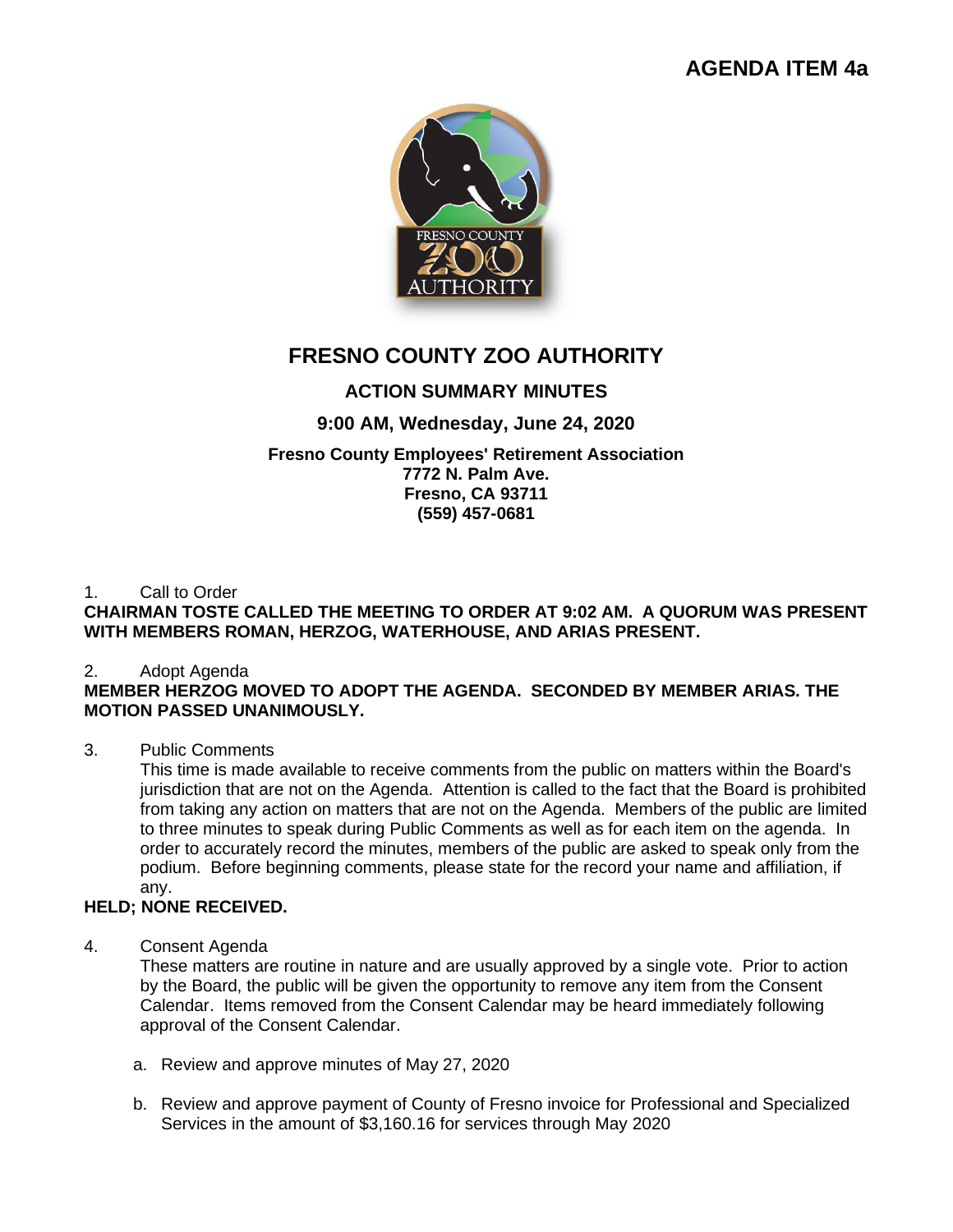c. Receive Treasurer's Reports for May 2020

#### **MEMBER ARIA MOVED FOR APPROVAL OF THE CONSENT AGENDA ITEMS. SECONDED BY MEMBER WATERHOUSE. THE MOTION PASSED UNANIMOUSLY.**

5. Receive Fresno Chaffee Zoo Director's report **RECEIVED. DIRECTOR SCOTT BARTON REPORTED ON REOPENING OF THE ZOO. ATTENDANCE NOT AT NORMAL LEVELS, BUT STILL STRONG ATTENDANCE. WORKED WITH COUNTY PUBLIC HEALTH.**

6. Receive Fresno Chaffee Zoo Corporation May 2020 Board Financial Report **RECEIVED. LILY WACHTER REPORTED ON FINANCIALS AND SHORTFALLS RELATED TO ZOO CLOSURE.**

7. Approve Fresno Chaffee Zoo Corporation's request for Measure Z funds totaling \$12,205,797 for construction of the Zooplex project

**DIRECTOR SCOTT BARTON REPORTED. DISCUSSION ENSUED REGARDING 10% CONTINGENCY (\$1 MILLION) OF CONSTRUCTION COSTS AND 10% CONTINGENCY (\$75,000) OF PROJECT COSTS. ADDITIONAL DISCUSSION ENSUED REGARDING 4% PROJECT MANAGEMENT COSTS. DISCUSSION ENSUED REGARDING CASH FLOW GIVEN COVID-19. LILY WACHTER REPORTED THAT THE TREASURER'S REPORT SHOWS A CASH BALANCE OF \$43.6 MILLION. \$21.4 MILLION IS ALLOCATED TO PROJECTS. TREASURER MEGAN MARKS PROVIDED ADDITIONAL INFORMATION AS INDICATED WITHIN HER REPORT THAT DETAILS EARMARKED PROJECTS TOTALLING \$37 MILLION. MEMBER HERZOG REQUESTED TO INCLUDE A MORE ROBUST SUMMARY SHEET OF CAPITAL PROJECTS AND REVENUES TO KEEP CASH FLOW ON TOP OF MIND ON A MONTHLY BASIS. SCOTT BARTON AGREED TO PROVIDE IT.** 

### **MEMBER ARIA MOVED FOR APPROVAL. SECONDED BY MEMBER HERZOG. THE MOTION PASSED UNANIMOUSLY.**

8. Approve Fresno Chaffee Zoo Corporation's request for Measure Z funds totaling \$3,354,258 for construction of the Ambassador Animal Center project

**DISCUSSION ENSUED REGARDING "ADD ALTERNATE" LINE ITEM OF \$57,000. SCOTT BARTON REPORTED THAT THEY MAY HAVE TO RELOCATE AN UNDERGROUND LINE. FURTHER DISCUSSION ENSUED REGARDING HOW PROJECT MANAGEMENT COSTS ARE ACCRUED AND BILLED.** 

**MEMBER WATERHOUSE MOVED FOR APPROVAL. SECONDED BY MEMBER HERZOG. THE MOTION PASSED UNANIMOUSLY.** 

- 9. Receive staff reports **NO REPORTS RECEIVED.**
- 10. Approve next meeting date.

Dates include:

Wednesday, July 29, 2020 Wednesday, August 26, 2020 Wednesday, September 30, 2020